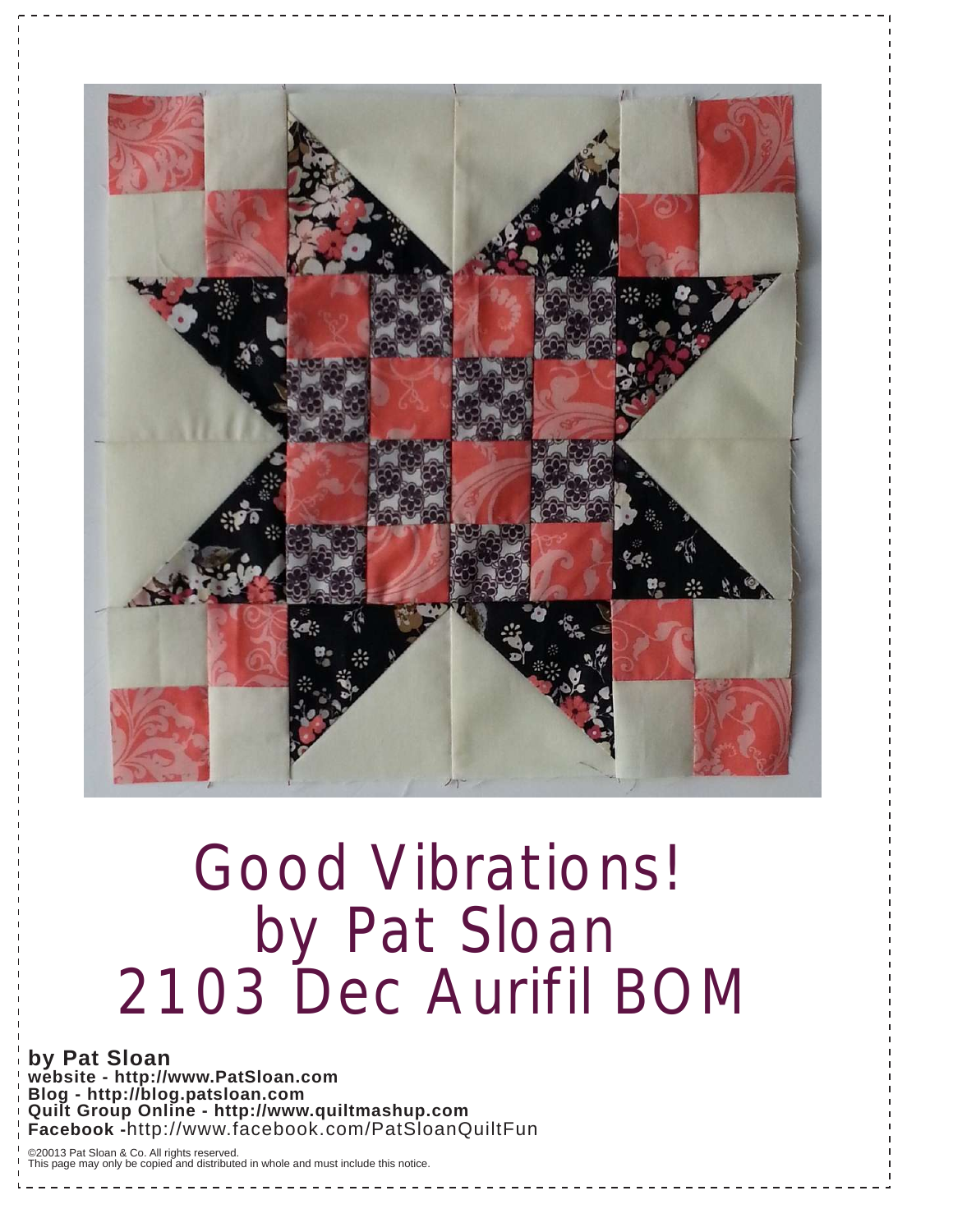

**Quilt Group Online - http://www.quiltmashup.com Facebook -**http://www.facebook.com/PatSloanQuiltFun

©20013 Pat Sloan & Co. All rights reserved. This page may only be copied and distributed in whole and must include this notice.

### **Piecing Directions**



Draw a line on the back of the cream 4" squares, stack on the black squares





Sew 1/4" on each side Cut on the drawn line Trim HST to  $3.5$ " x  $3.5$ " make  $8$ NOTE - see my free pattern page for a photo tutorial on making HST



Make 4 units



Make 1 unit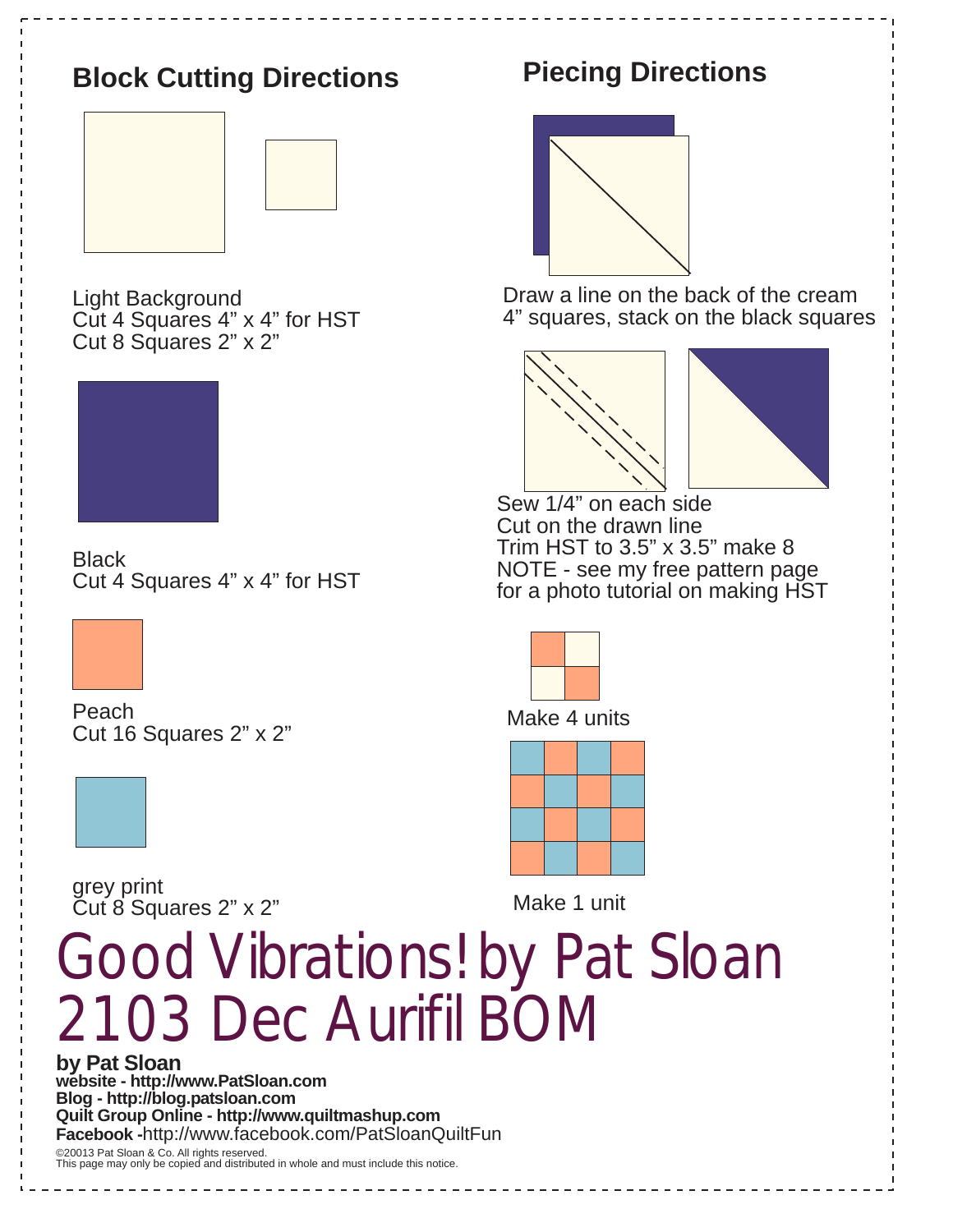



**Square Block to 12.5" x 12.5**

## Good Vibrations! by Pat Sloan 2103 Dec Aurifil BOM

**by Pat Sloan website - http://www.PatSloan.com Blog - http://blog.patsloan.com Quilt Group Online - http://www.quiltmashup.com Facebook -**http://www.facebook.com/PatSloanQuiltFun

©20013 Pat Sloan & Co. All rights reserved. This page may only be copied and distributed in whole and must include this notice.